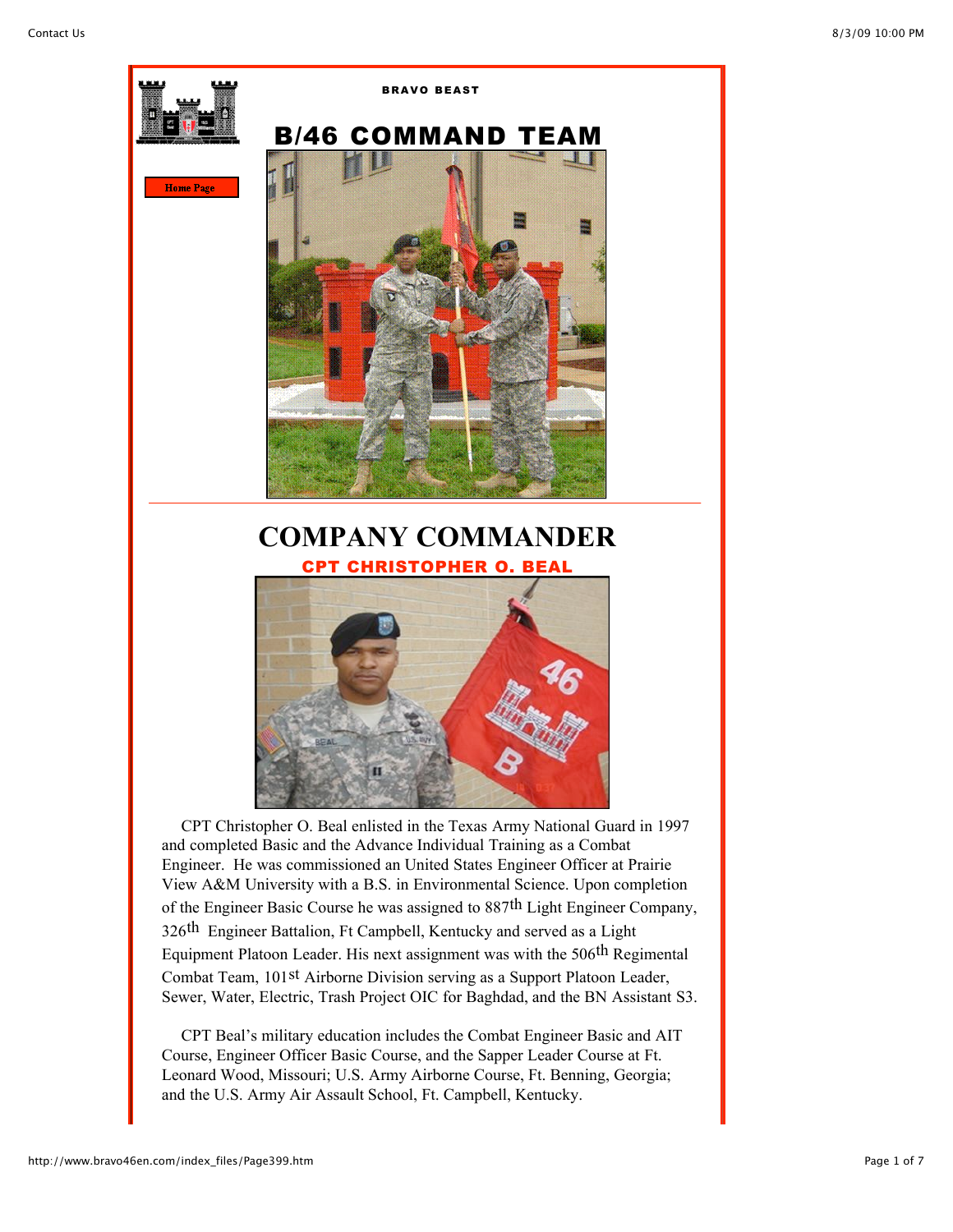CPT Beal's awards and decorations include the Bronze Star Medal, the Army Commendation Medal, Army Achievement Medal, the Iraq Campaign Medal, the Global War on Terrorism Service Medal, the Overseas Ribbon, Combat Action Badge, Parachutist Badge, and the Air Assault Badge.

**"Respect All But Fear None"**

## **COMPANY FIRST SERGEANT**

1SG GREGORY D. WILLIAMS



 1SG Gregory D. Williams hails from Buena Vista, Georgia. He entered the U.S. Army on 10 December 1991. He graduated Basic Combat Training at Fort Jackson, South Carolina and Advance Individual Training at Fort Leonard Wood, Missouri (General Engineering Training). 1SG Williams' previous assignments includes B Company 62nd Engineer Battalion ( C) (H) Fort Sill, Oklahoma; Shreveport, Louisiana Recruiting Station (New Orleans Recruiting Battalion, 5th Brigade) ; 10<sup>th</sup> Area Support Group, Okinawa, Japan (1<sup>st</sup> Special Forces Group, Support) ; B Company 46<sup>th</sup> Engineer Battalion ( C) (H) Fort Rucker, Alabama; HQ, 2nd Battalion, 196th Infantry Brigade (Arctic Warriors) Fort Richardson, Alaska.

 His military and civilian education includes the Primary Leadership Development Course, Basic Noncommissioned Officer's Course, Advanced Noncommissioned Officer's Course, Basic Recruiter Course, Battle Staff Noncommissioned Officer's Course (Class 4-06) ; Army Instructor's Course and Combatives Course. He holds a Bachelor's of Science in Business Management from Trinity University (Non-Traditional Studies) and 83 Semester Hours towards a Bachelor of Science in Business Administration University of Alaska, Anchorage (Traditional Studies).

 His awards and decorations are the Meritorious Service Medal, Army Commendation Medal (5 OLC), Army Achievement Medal (3 OLC), Joint Meritorious Unit Award, Good Conduct Medal (4th Award), National Defense Medal (2nd Award), Global War on Terrorism Expeditionary Medal (2nd Award) Global War on Terrorism Service Medal, Humanitarian Service Medal, Armed Forces Service Medal, NCOPD Ribbon, Army Service Ribbon, Overseas Service Ribbon (2nd Award), United Nation Medal, NATO Medal, Gold Recruiter Badge

(3rd Sapphires) and the Driver's Badge.